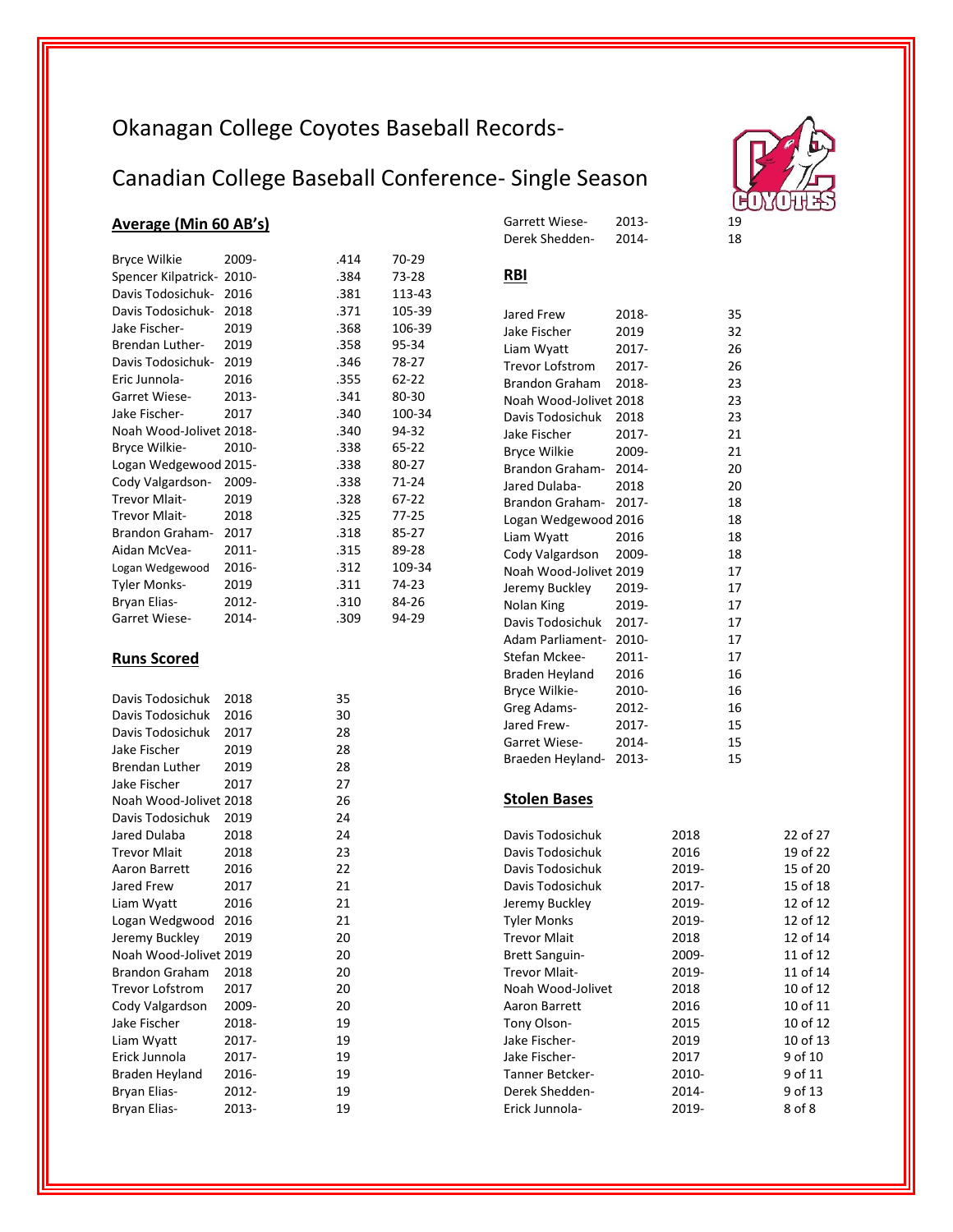| Erick Junnola-         | 2017  | 8 of 9  |
|------------------------|-------|---------|
| Leighton Marshall-     | 2009- | 8 of 9  |
| Reid Fischer-          | 2010- | 8 of 9  |
| Bryan Elias-           | 2012- | 8 of 10 |
| Dallas Senger-         | 2013- | 8 of 10 |
| Cody Valgardson        | 2009- | 8 of 11 |
| <b>Brendan Luther-</b> | 2019- | 8 of 15 |
|                        |       |         |
| <b>Walks</b>           |       |         |
|                        |       |         |
| Davis Todosichuk       | 2018  | 26      |
| <b>Reed Quaal</b>      | 2010- | 25      |
| Jake Fischer           | 2019- | 23      |
| Jared Frew             | 2018  | 22      |
| Bryan Elias-           | 2012- | 22      |
| Jeremy Buckley-        | 2019- | 21      |
| <b>Brendan Luther-</b> | 2019- | 21      |
| Noah Wood-Jolivet      | 2018  | 21      |
| Trevor Lofstrom-       | 2017- | 21      |
| Jared Frew-            | 2017- | 20      |
| Reid Fischer-          | 2010- | 20      |
| Garret Wiese-          | 2012- | 19      |
| Eric Junnola-          | 2016  | 18      |
| Jake Fischer           | 2018  | 18      |
| Liam Wyatt-            | 2017- | 17      |
| Jared Dulaba           | 2018  | 16      |
| <b>Brandon Graham-</b> | 2017- | 16      |
| Bryce Wilkie-          | 2009- | 15      |
| Cody Valgardson-       | 2009- | 15      |
| Noah Wood-Jolivet      | 2019- | 14      |
| Davis Todosichuk       | 2017- | 14      |
| Aaron Barret-          | 2014- | 14      |
| Braden Heyland         | 2016  | 14      |
| Derek Shedden-         | 2014- | 13      |
| Logan Wedgewood-       | 2015- | 13      |
| Brennan Reidy-         | 2015- | 13      |
|                        |       |         |
|                        |       |         |

# **Hit by Pitch**

| Bryan Elias-     | $2012 -$ | 14 |
|------------------|----------|----|
| Jared Frew-      | 2017-    | 8  |
| Aaron Barrett-   | 2016     | 8  |
| Aaron Barrett-   | 2015     | 8  |
| Davis Todosichuk | 2016     | 7  |
| David Mabon-     | $2012 -$ | 7  |
| Reid Quaal-      | $2011 -$ | 7  |
| Davis Todosichuk | 2018     | 6  |
| Jake Fischer     | 2018     | 6  |
| Erick Junnola-   | 2017-    | 6  |
| Bryan Elias-     | 2014-    | 6  |
| Trevor Mlait-    | 2019-    | 5  |
| Bryan Elias-     | 2013-    | 5  |
|                  |          |    |

#### **Doubles**

| Davis Todosichuk       | 2018     | 14 |
|------------------------|----------|----|
| Jeremy Buckley         | 2019     | 10 |
| Jared Frew             | 2018     | 10 |
| Jake Fischer           | 2019     | 9  |
| Liam Wyatt             | 2016-    | 9  |
| Liam Wyatt             | 2017-    | 9  |
| <b>Bryce Wilkie</b>    | 2010-    | 9  |
| Erick Junnola          | 2018     | 8  |
| Jake Fischer           | 2017-    | 8  |
| <b>Trevor Lofstrom</b> | 2017-    | 8  |
| <b>Brandon Graham</b>  | $2017 -$ | 8  |
| <b>Bryce Wilkie</b>    | 2009-    | 8  |
| <b>Brandon Graham-</b> | 2014-    | 8  |
| Massimo Peranio-       | 2019     | 7  |
| Logan Wedgewood-       | 2016-    | 7  |
| Rob Alskne-            | 2009     | 7  |
| Bryan Elias-           | 2012-    | 7  |
| Jared Dulaba           | 2018     | 6  |
| <b>Brandon Graham</b>  | 2018     | 6  |
| Garret Wiese-          | 2013-    | 6  |
| Aidan McVea-           | 2013-    | 5  |
| Corey Wood-            | $2011 -$ | 5  |
| Stefan McKee-          | $2011 -$ | 5  |
| <b>Brady Guimond-</b>  | 2011-    | 5  |
|                        |          |    |

# **Triples**

| Noah Wood-Jolivet | 2018     | 3             |
|-------------------|----------|---------------|
| Garret Wiese-     | 2013-    | 3             |
| Bryan Elias-      | 2013-    | 3             |
| Nolan Dizak-      | $2011 -$ | 3             |
| Jake Fischer-     | 2019     | 2             |
| Noah Wood-Jolivet | $2017 -$ | $\mathcal{P}$ |
| Davis Todosichuk- | 2016-    | 2             |
| Derek Shedden-    | 2014-    | $\mathcal{P}$ |
| Garret Wiese-     | 2014-    | 2             |
| Jeff Bouchard-    | 2012-    | $\mathcal{P}$ |

# **Homeruns**

| <b>Brandon Graham</b>  | 2018     | 5 |
|------------------------|----------|---|
| <b>Trevor Lofstrom</b> | 2017-    | 5 |
| Jake Fischer           | 2019     | 4 |
| Jared Frew             | 2018     | 4 |
| Jake Fischer           | $2017 -$ | 4 |
| <b>Adam Parliament</b> | 2010-    | 4 |
| Jared Dulaba           | 2018     | 3 |
| <b>Brandon Graham</b>  | $2017 -$ | 3 |
| Liam Wyatt             | $2017 -$ | 3 |
| <b>Trevor Lofstrom</b> | 2016-    | 3 |
| Davis Todosichuk       | 2019     | 2 |
| Davis Todosichuk       | 2018     | 2 |
| <b>Brandon Graham-</b> | 2014-    | 2 |
| <b>Andy Scott-</b>     | 2013-    | 2 |
| Bryce Wilkie-          | 2009-    | 2 |
|                        |          |   |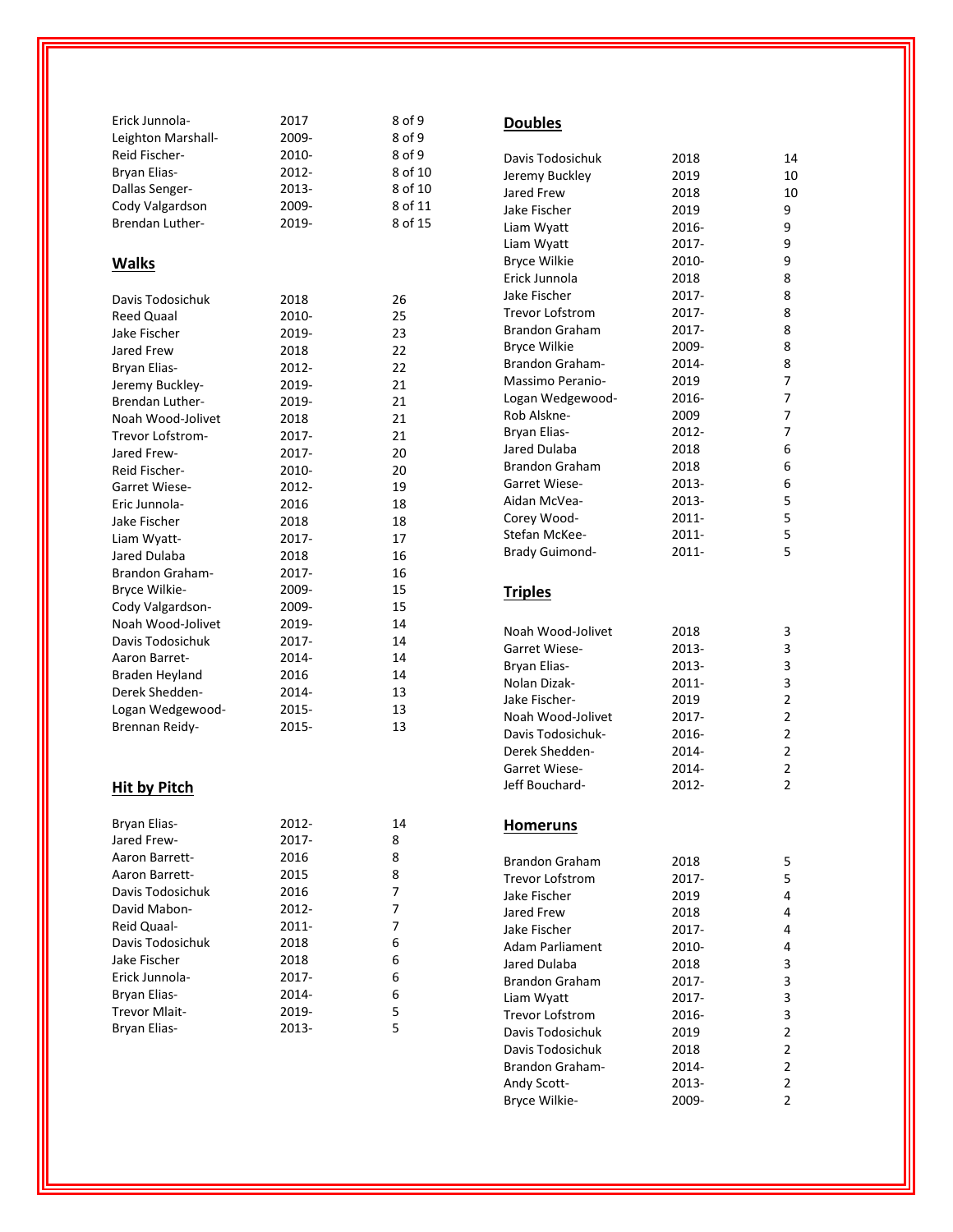# **Pitching Records**

### **Wins**

| <b>Trevor Brigden</b>      | 2019     | 6    |
|----------------------------|----------|------|
| Cole Parusinni             | 2018     | 5    |
| <b>Tanner Collins-</b>     | 2013-    | 5    |
| Marcus Drewry-             | 2014-    | 5    |
| Trevor Brigden-            | 2017-    | 4    |
| Austin Orsted-             | 2015-    | 4    |
| Jesse Poniewozik           | 2019     | 3    |
| Chris Wyslobocki           | 2019     | 3    |
| <b>Trevor Brigden</b>      | 2018     | 3    |
| Jesse Poniewozik           | 2018     | 3    |
| Zac Yandeau                | 2018     | 3    |
| Noah Wood-Jolivet          | 2017-    | 3    |
| Cole Parusinni-            | 2016-    | 3    |
| <b>Mitchell St Laurent</b> | 2016-    | 3    |
| Corey Wood-                | $2011 -$ | 3    |
| Pietar Tollenaar-          | $2011 -$ | 3    |
| Rob Alskne-                | 2010-    | 3    |
| Zach Burlon-               | 2012-    | 3    |
| Keifer Rodway-             | 2012-    | 3    |
| <b>Innings Pitched</b>     |          |      |
| Corey Wood-                | 2011-    | 53   |
| Chris Wyslobocki           | 2018     | 50   |
| Brandon Becking-           | 2016-    | 48.2 |
| <b>Mitchell St Laurent</b> | 2016-    | 47.2 |
| Cole Parusinni-            | 2015-    | 45.2 |
| Zach Burlon-               | 2012-    | 45.1 |
| Kyle Monster-              | 2011-    | 44   |
| <b>Tanner Collins</b>      | 2013-    | 42.2 |
| Cole Parusinni             | 2018     | 41   |
| Cole Parusinni             | 2016-    | 40.2 |

Tanner Collins 2014-

Noah Wood -Jolivet 2017

Chris Wyslobocki 2019

- 2012

- 2017

- 2016

- 2012

- 2014

- 2014

- 2014

- 2010

2017- 36.0

Trevor Brigden 2019 36.0

Marcus Drewry

Zac Yandeau

Zac Yandeau

Zach Burlon

Joel Lamont

Corey Wood

Keifer Rodway

Marcus Drewry

- 40

- 39.0

- 38.1

- 38.1

- 38.1

- 38.0

- 38.0

- 35.0

- 34.1

- 31.2

### **Strikeouts**

| Trevor Brigden             | 2019  | 64             |
|----------------------------|-------|----------------|
| Corey Wood-                | 2011- | 58             |
| <b>Tanner Collins</b>      | 2013- | 47             |
| <b>Trevor Brigden</b>      | 2018  | 43             |
| Zac Yandeau                | 2017- | 42             |
| Chris Wyslobocki           | 2019  | 41             |
| Cole Parusinni-            | 2016- | 41             |
| Cole Parusinni             | 2018  | 39             |
| Kyle Monster-              | 2011- | 39             |
| <b>Mitchell St Laurent</b> | 2016- | 38             |
| <b>Tanner Collins-</b>     | 2014- | 38             |
| Pieter Tollenaar-          | 2011- | 38             |
| Zac Yandeau-               | 2016- | 35             |
| Joel Lamont-               | 2014- | 35             |
| Mike Monster-              | 2012- | 35             |
| Chris Wyslobocki           | 2018  | 33             |
| Brandon Becking-           | 2016- | 33             |
| Cole Parusinni-            | 2015- | 32             |
| Jesse Poniewozik           | 2019  | 31             |
| Keifer Rodway-             | 2012- | 31             |
| <b>Todd Leavitt-</b>       | 2011- | 30             |
| Rob Alskne-                | 2010- | 23             |
| Saves                      |       |                |
|                            |       |                |
| <b>Trevor Brigden</b>      | 2018  | 4              |
| <b>Brandon Becking</b>     | 2014- | 3              |
| Wyatt Hummel               | 2019  | 2              |
| <b>Austin Brown</b>        | 2019  | $\overline{2}$ |
| <b>Trevor Brigden</b>      | 2017- | $\overline{2}$ |
| Jeff May-                  | 2012- | 2              |
| Pieter Tollenaar           | 2012- | $\overline{2}$ |
| <b>E.R.A(Min 20IP)</b>     |       |                |
| Wyatt Hummel               | 2019  | 0.87           |
| <b>Trevor Brigden</b>      | 2018  | 1.17           |
| Nick Lee                   | 2019  | 1.25           |
| Chris Wyslobocki           | 2019  | 1.84           |
| <b>Trevor Brigden</b>      | 2019  | 2.00           |
| Wyatt Hummel               | 2018  | 2.04           |
| <b>Tanner Collins</b>      | 2013- | 2.11           |
| Keifer Rodway              | 2012- | 2.35           |
| Cole Parusinni-            | 2015- | 2.36           |
| <b>Austin Orsted</b>       | 2014- | 2.47           |
| <b>Mike Monster</b>        | 2012- | 2.57           |
| <b>Marcus Drewry</b>       | 2014- | 2.61           |
| Cole Parusinni             | 2016- | 2.66           |
| Chris Wyslobocki           | 2018  | 2.70           |
| Alex Dawson                | 2019  | 2.74           |
| <b>Brandon Becking</b>     | 2015- | 3.05           |
| <b>Tanner Collins</b>      | 2014- | 3.15           |
| Aiden Mordecai             | 2018  | 3.25           |
| Zac Yandeau                | 2016- | 3.29           |
| Corey Wood-                | 2011- | 3.74           |
|                            |       |                |